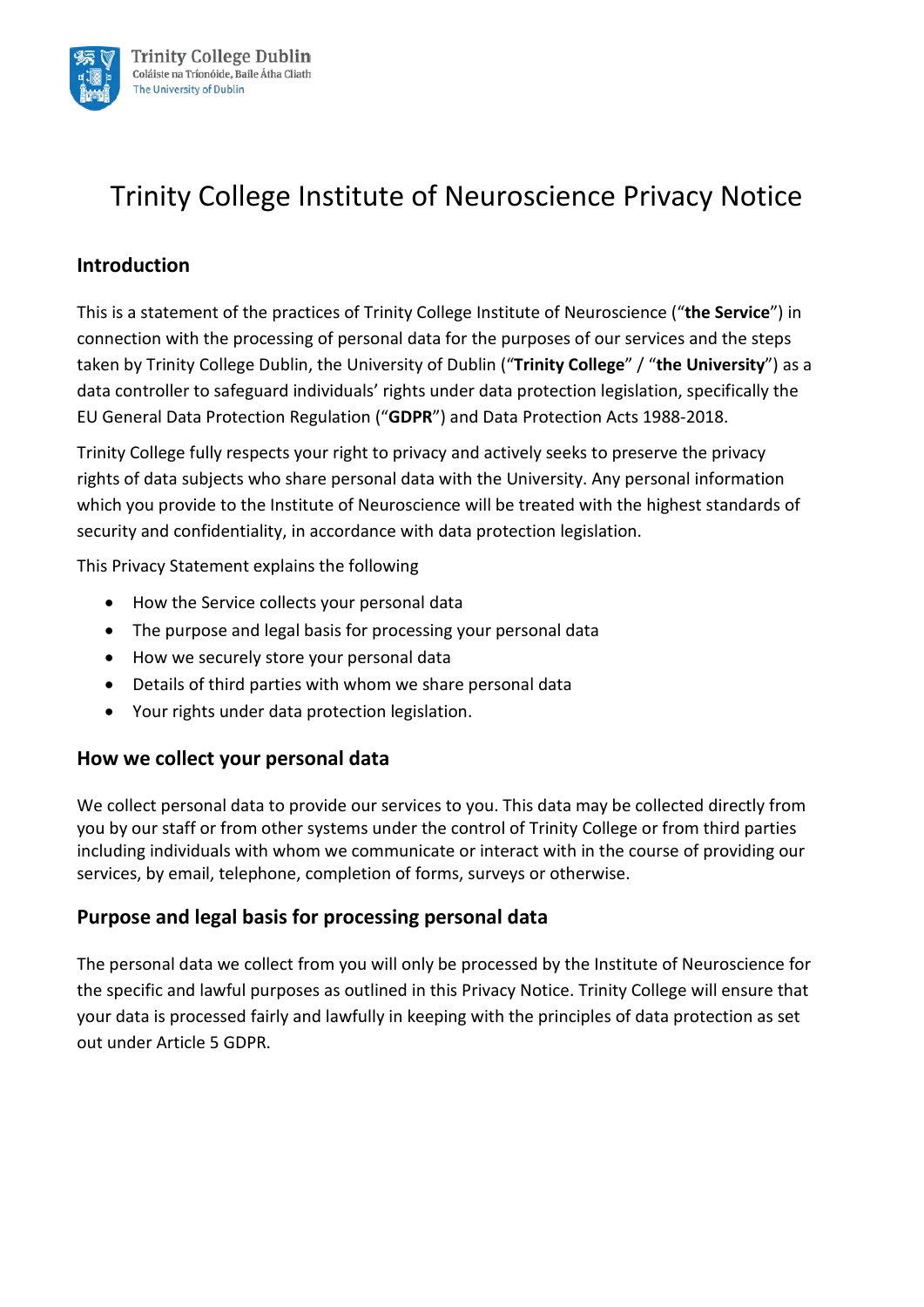

Specifically, your personal data may be processed for any or all of the following purposes:

| <b>Process</b>                                                 | <b>Purpose</b>                                                                                 | Legal basis for processing under<br><b>GDPR</b>                                                                                                                                                                                                                                                                                                                                         |
|----------------------------------------------------------------|------------------------------------------------------------------------------------------------|-----------------------------------------------------------------------------------------------------------------------------------------------------------------------------------------------------------------------------------------------------------------------------------------------------------------------------------------------------------------------------------------|
| Processing MRI participant<br>structural scans                 | <b>Essential element of</b><br>research and for review<br>of MRI images as may be<br>required  | Article $6(1)(b)$ processing is necessary<br>for the performance of a contract to<br>which the data subject is party or in<br>order to take steps at the request of<br>the data subject prior to entering into<br>a contract.                                                                                                                                                           |
|                                                                |                                                                                                | Article 9(2)(a) the data subject has<br>given explicit consent to the<br>processing of those personal data for<br>one or more specified purposes,<br>except where Union or Member State<br>law provide that the prohibition<br>referred to in paragraph 1 may not be<br>lifted by the data subject                                                                                      |
| Applications for and<br>administration of research<br>funding. | To request research<br>funding from the<br>relevant funding bodies<br>and associated reporting | Article 6(1)(b) processing is necessary<br>for the performance of a contract to<br>which the data subject is party or in<br>order to take steps at the request of<br>the data subject prior to entering into<br>a contract.                                                                                                                                                             |
|                                                                |                                                                                                | Article 9(2)(g) processing is necessary<br>for reasons of substantial public<br>interest, on the basis of Union or<br>Member State law which shall be<br>proportionate to the aim pursued,<br>respect the essence of the right to<br>data protection and provide for<br>suitable and specific measures to<br>safeguard the fundamental rights and<br>the interests of the data subject. |
| Marketing/Events/Website<br>Users.                             | Promotion of services.                                                                         | Article $6(1)(a)$ the data subject has<br>given consent to the processing of his<br>or her personal data for one or more<br>specific purposes.                                                                                                                                                                                                                                          |

For further information on personal data processing at Trinity College Dublin please see <https://www.tcd.ie/privacy/>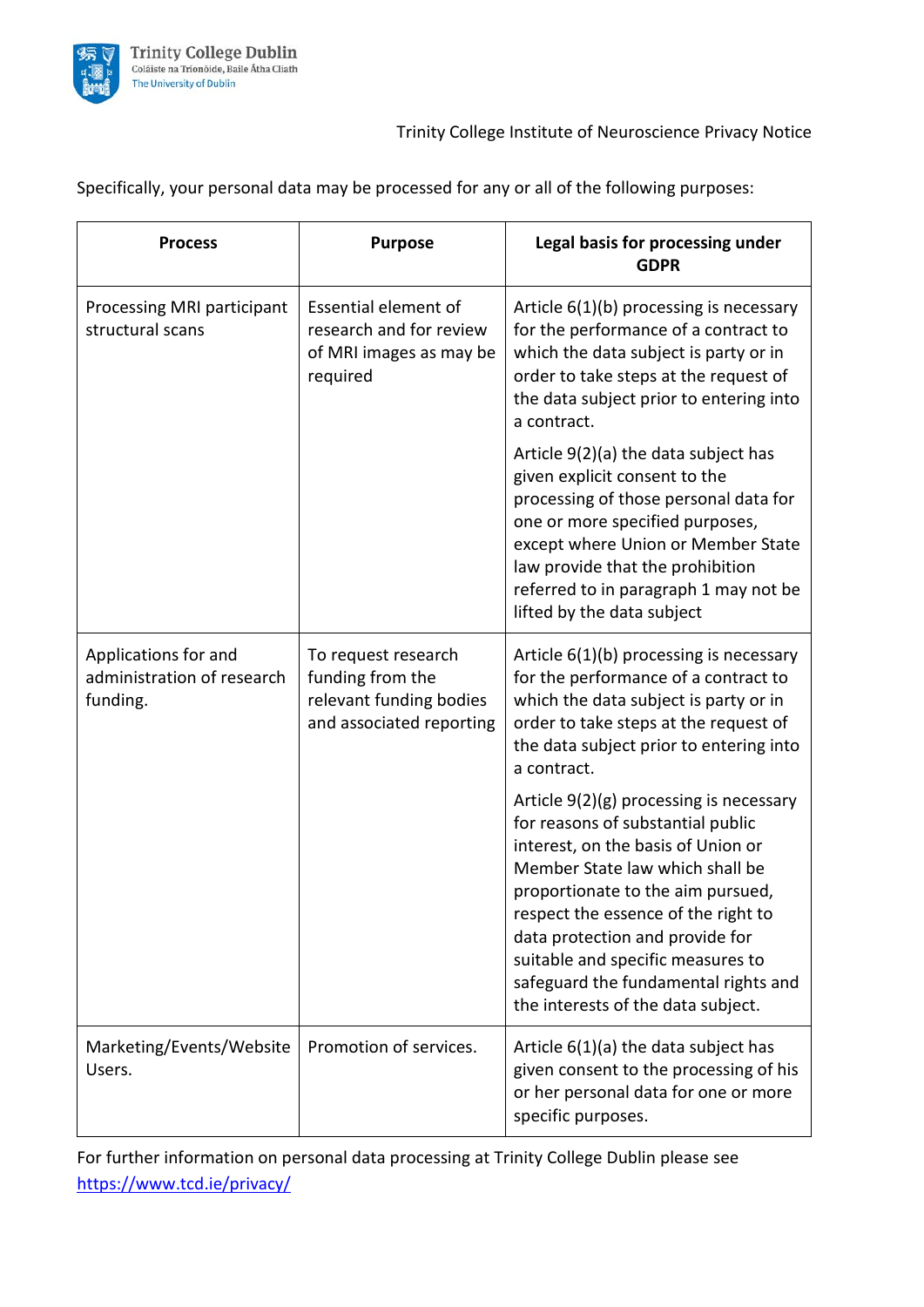

The Institute of Neuroscience has compiled processing records, in accordance with Article 30 GDPR requirements. If you require further detail, please contact [conneec@tcd.ie].

# **How we securely store your personal data**

Personal data will be stored confidentially and securely as required by the Trinity Colleg[e](https://www.tcd.ie/ITSecurity/policies/infosec.php) [Information Systems Security Policy](https://www.tcd.ie/ITSecurity/policies/infosec.php) and [Data Protection Policy.](https://www.tcd.ie/dataprotection/assets/docs/dataprotectionpolicy/Trinity_College_Dublin_Data_Protection_Policy_16122020.pdf) The University is committed to ensuring that the processing of your data safeguarded by appropriate technical and organisational security measures relevant to the processing in accordance with Article 32 GDPR requirements.

When we store your personal data on our systems the data will be stored either on University premises or on secure IT platforms within the European External Area ("**EEA**") or external of the EEA which are subject to Chapter V GDPR requirements.

# **Details of third parties with whom we share personal data**

The Service will only share your data with third parties where necessary for the purposes of processing outlined in this Privacy Statement. In accordance with Article 28 GDPR, when we share your data with third parties the Service will ensure that the data is processed according to specific instructions and that the same standards of confidentiality and security are maintained.

The following table details the third parties with whom your personal data is shared together with the purposes for the sharing:

| Health Service Executive (HSE)<br>and associated hospitals                                                                                                     | MRI data processing                               |
|----------------------------------------------------------------------------------------------------------------------------------------------------------------|---------------------------------------------------|
| Business partners, suppliers and<br>subcontractors.                                                                                                            | Performance of any contract to the<br>University. |
| <b>Research and National Funding</b><br>Bodies e.g. Science Foundation<br>Ireland, the Health Research<br>Board, European Commission,<br>Philanthropic funders | Research Funding and administration               |
| Microsoft                                                                                                                                                      | Administration                                    |
| <b>Amazon Web Services</b>                                                                                                                                     | Cloud computing                                   |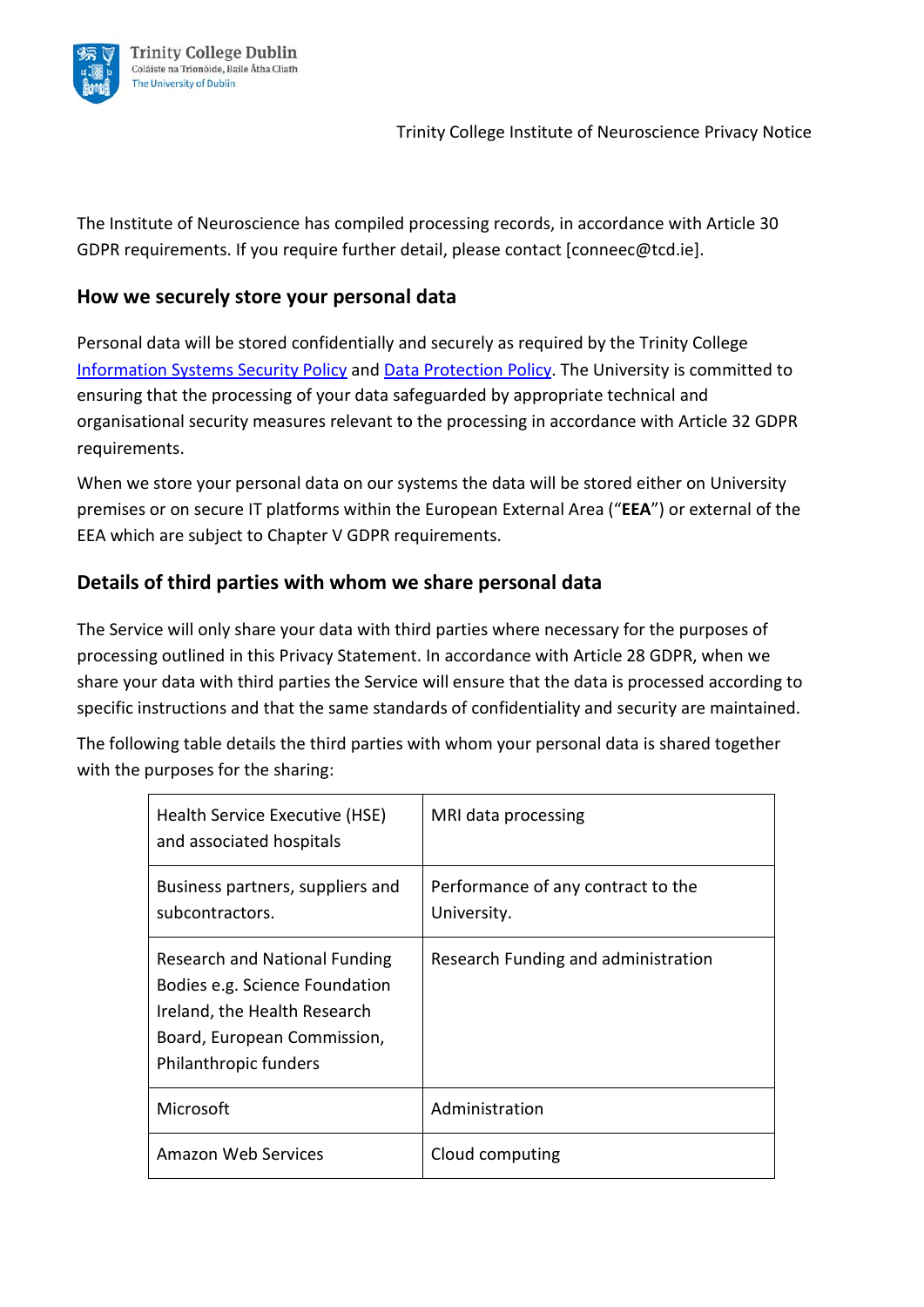

# **How long we retain your data**

In keeping with the data protection principle of storage limitation we will only retain your data for as long as is necessary. For the purposes described in this Privacy Statement we will store your data in accordance with the Trinity College [Records Management Policy.](https://www.tcd.ie/about/policies/160713%20Records%20Management%20Policy_website.pdf)

## **Your rights under data protection law**

You have the following rights over the way we process your personal data. For further information please see the Trinity College [Data Subject Rights Request Procedure.](https://www.tcd.ie/dataprotection/assets/docs/yourrights/TCD_Data_Subject_Rights_Request_Procedure.pdf)

## **Right of Access**

You have the right to request a copy of the personal data which is processed by the Service and to exercise that right easily and at reasonable intervals.

#### **Consent**

You may withdraw your consent to the Service processing your personal data at any time when consent is the legal basis for the processing. To withdraw your consent, we require you to advise the Service in writing.

#### **Rectification**

You have the right to have inaccuracies in personal data that we hold about you rectified.

#### **Erasure**

You have the right to have your personal data deleted where we no longer have any justification for retaining it, subject to exemptions such as the use of pseudonymised or anonymised data for scientific research purposes.

#### **Object**

You have the right to object to processing your personal data if:

- We have processed your data based on a legitimate interest or for the exercise of the public tasks of the University if you believe the processing to be disproportionate or unfair to you.
- The personal data was processed for the purposes of direct marketing or profiling related to direct marketing.
- We have processed the personal data for scientific or historical research purposes or statistical purposes unless the processing is necessary for the performance of a task carried out for reasons of public interest.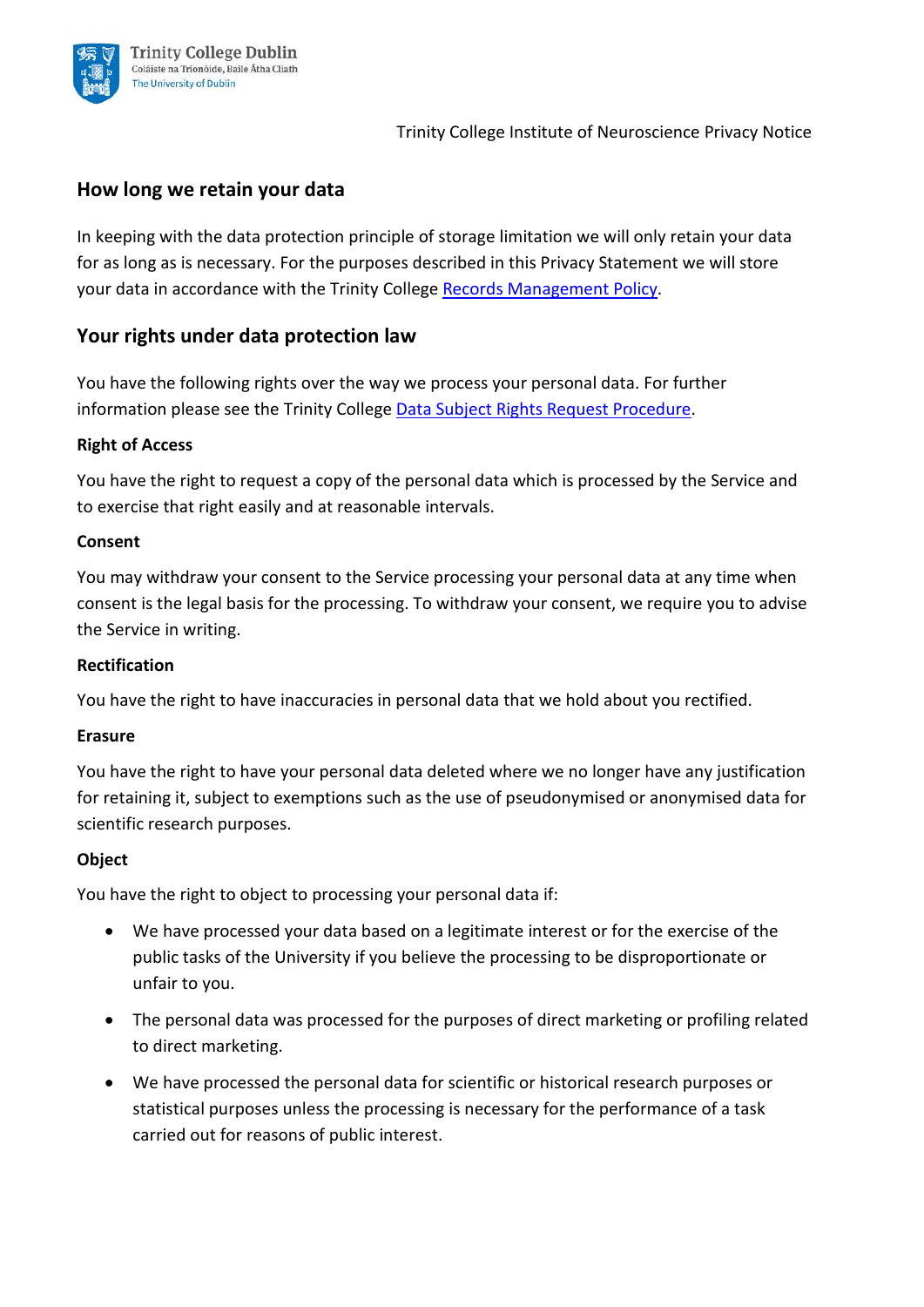

#### **Restriction**

You have the right to restrict the processing of your personal data if:

- You are contesting the accuracy of the personal data.
- The personal data was processed unlawfully.
- You need to prevent the erasure of the personal data in order to comply with legal obligations.
- You have objected to the processing of the personal data and wish to restrict the processing until a legal basis for continued processing has been verified.

#### **Portability**

Where it is technically feasible you have the right to have a readily accessible machine readable copy of your data transferred or moved to another data controller where we are processing your data based on your consent and if that processing is carried out by automated means.

## **Cookies**

We use information gathered from cookies to help improve your experience of our website. Some cookies are essential so you can move around the website and use its features. Our website also contains third party cookies which are listed in our [Cookie Register.](https://www.tcd.ie/about/policies/cookie-register/) You can refuse or consent to third party cookies when you first visit our website or by following the guidelines in our [Cookie Policy.](https://www.tcd.ie/about/policies/cookie-policy.php)

## **Further information**

If you have any queries relating to the processing of your personal data for the purposes outlined above or you wish to make a request in relation to your rights you can contact our office at: [conneec@tcd.ie].

If you wish to make a complaint or escalate an issue relating to your rights you can contact the Trinity College Data Protection Officer:

Email: [dataprotection@tcd.ie](mailto:dataprotection@tcd.ie)

Post:

Data Protection Officer Secretary's Office, Trinity College Dublin, Dublin 2, Ireland.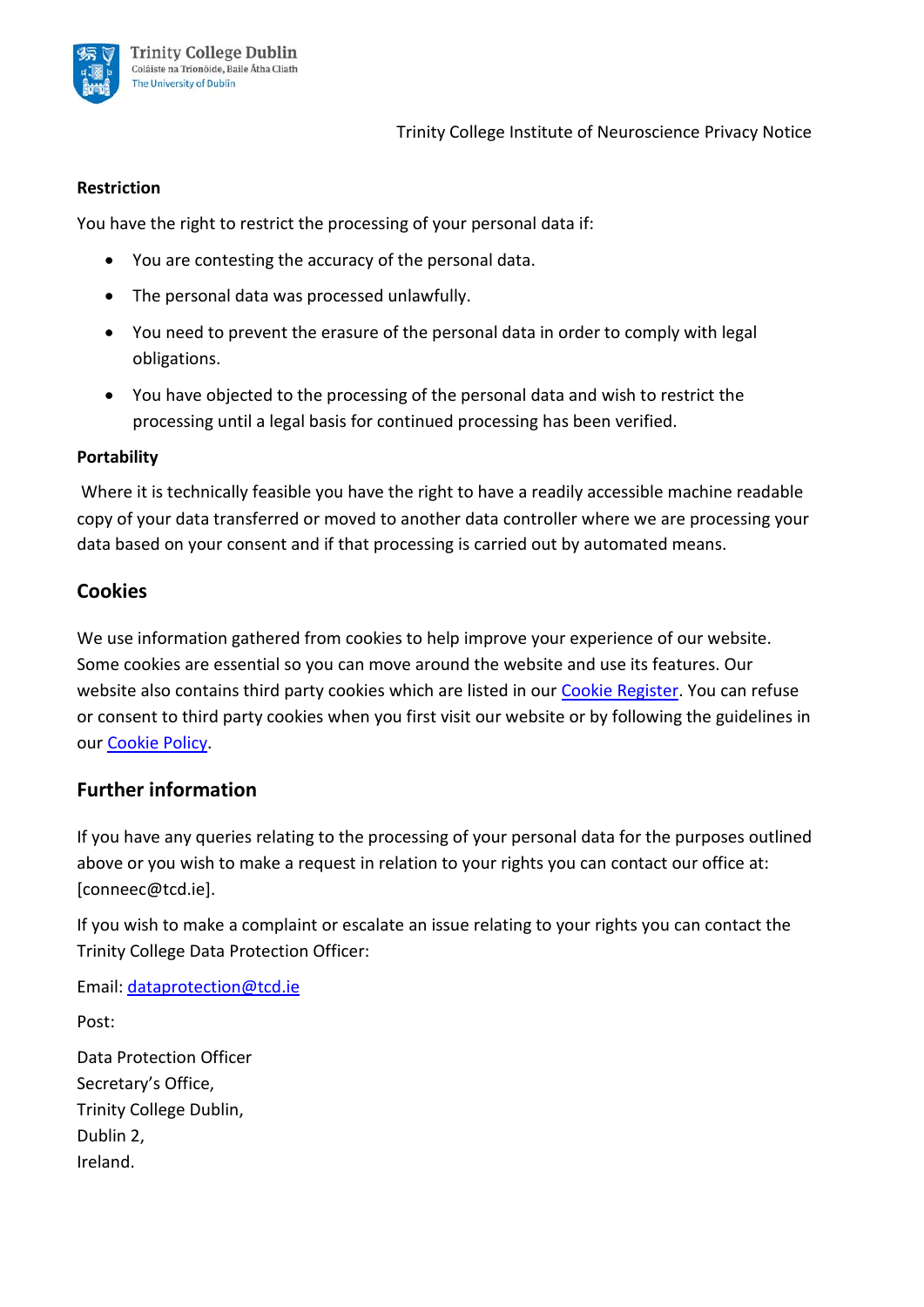

Oifigeach Cosanta Sonraí Oifig an Rúnaí, Coláiste na Tríonóide, Baile Átha Cliath, Baile Átha Cliath 2, Éire.

If you are not satisfied with the information we have provided to you in relation to the processing of your personal data or you are dissatisfied with how Trinity College is processing your data you can make a complaint to the Data Protection Commissioner at: [https://forms.dataprotection.ie/contact.](https://forms.dataprotection.ie/contact)

# **Definitions**

## **Personal data**

Any information relating to an identified or identifiable natural person ('data subject').

## **Special Categories of Personal Data (Sensitive personal data)**

- Data concerning health
- Personal data revealing racial origin, ethnic origin, political opinions, religious beliefs, philosophical beliefs, trade-union membership
- The processing of genetic data for the purpose of uniquely identifying a natural person
- The processing of biometric data for the purpose of uniquely identifying a natural person
- Data concerning a natural person's sex life or sexual orientation

## **Processing**

Any operation or set of operations performed on personal data. Processing includes storing, collecting, retrieving, using, combining, erasing and destroying personal data, and can involve automated or manual operations.

## **Data subject**

Someone who can be identified, directly or indirectly, in particular by reference to an identifier such as a name, an identification number, location data, an online identifier or to one or more factors specific to the physical, physiological, genetic, mental, economic, cultural or social identity of that natural person.

## **Data controller**

An organisation, such as Trinity College, which determines the purposes and means of the processing of personal data.